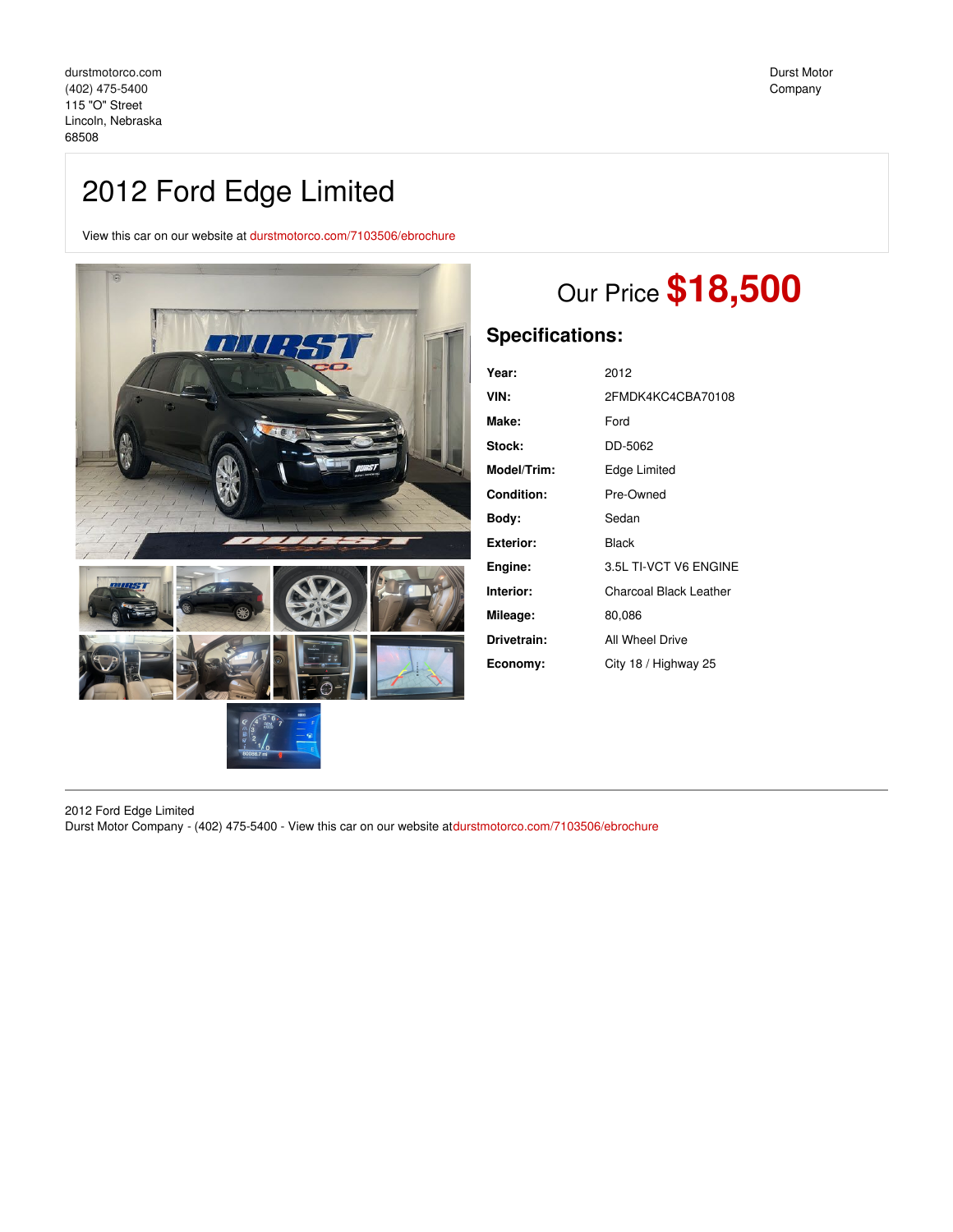

#### 2012 Ford Edge Limited

Durst Motor Company - (402) 475-5400 - View this car on our website at[durstmotorco.com/7103506/ebrochure](https://durstmotorco.com/vehicle/7103506/2012-ford-edge-limited-lincoln-nebraska-68508/7103506/ebrochure)

# **Installed Options**

### **Interior**

- Leather-trimmed heated front bucket seats -inc: 10-way pwr driver seat w/pwr lumbar/memory, 10-way pwr passenger seat w/pwr recline/lumbar
- Adjustable head restraints
- Second row reclining 60/40 split fold-flat bench seat -inc: EasyFold seat release, fold-down armrest w/(2) cupholders
- High-gloss black center stack applique
- Front center console -inc: storage tray, arm rest, deep storage bin, (2) cupholders
- Front & rear floormats- Brushed aluminum door sill plates
- Leather-wrapped tilt/telescoping steering wheel -inc: cruise controls, audio controls
- Instrumentation -inc: tachometer, compass- Wood appearance instrument panel appliques
- Pwr windows w/driver one-touch up/down & front/rear disable- Pwr locks w/Autolock
- SecuriCode body-colored illuminated door entry keypad- Remote keyless entry
- Cruise control- Universal garage door opener
- SecuriLock encrypted passive anti-theft system (EPATS)- Accessory delay
- Rear window defroster- Dual-zone electronic air conditioning w/particulate air filter
- Glove box- (8) cup/bottle holders- (4) 12V auxiliary pwr outlets
- Electrochromic rearview mirror- Overhead console w/sunglass holder- (2) coat hooks
- Dual sunvisors w/illuminated vanity mirrors- Front & rear passenger grab handles
- Front/rear dome lights
- Ambient interior lighting -inc:front/rear map pockets, release handles, front/rear foot wells, console storage, front cupholders
- Illuminated entry- Leather shift knob- Front/rear door map pockets- Cargo area light
- Rear cargo area tie-downs/hooks/net- Cargo management system

#### **Exterior**

- P245/60R18 all-season BSW tires- 18" chrome-clad wheels- 17" spare tire
- Body color rear spoiler- Black rocker moldings- Bright beltline molding- Chrome grille
- Bi-functional projector beam halogen headlamps

- Auto on/off headlamps w/wiper activation - Supplemental park lamps